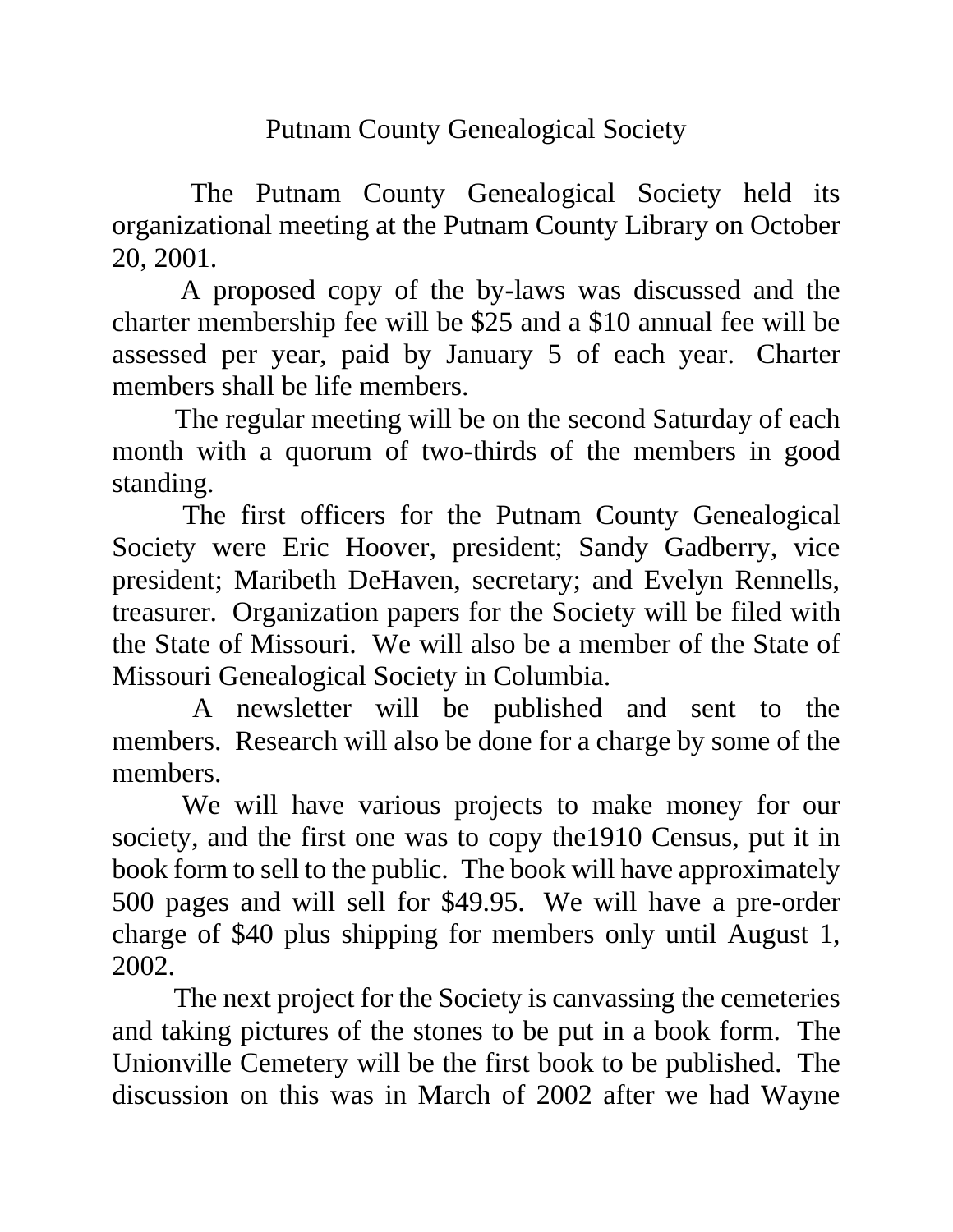County, Iowa, Genealogical Society give us a program on suggestions and hints on reading the cemetery stones. In reading the cemeteries, they will start at the northwest corner and go row by row. A picture will be taken of each stone plus reading each stone and that inscription will be placed under the picture. A lot of stones are broken or buried and have to be dug up. Some are unreadable. We will use sidewalk chalk for those letters that protrude out and shaving cream for those letters that go inward in order to make them readable. This will then be washed off.

 We have received over 100 boxes of old probate files from the Putnam County Courthouse after they were put on microfilm. This is also a special part of our research department. The 1920 Census was copied for sale in September 2003. In January 2004 it was decided to print a *1930 Census Book* for sale.

 On July 10, 2004, it was decided to print a cookbook. It had a section with recipes in memory of a loved one. It also had old pictures of Unionville included in it. The cookbooks sold for \$10 plus tax.

 The *Unionville Cemetery Book* pre-sales started in January 2006, and the book was received from Walsworth Publishing Co., Marceline, Missouri, in May of 2006.

 The Genealogy Society entered the Norman Rockwell Window Contest on December 1, 2007, and won the People's Choice First Place Award and tied with Farmers Bank for the Judge's First Place Award. It was entitled "Mending the Flag" with Marge Heimdal.

 On August 8, 2009, it was announced that Sandy Gadberry had received the MOSGA Award of Merit for her contributions in the field of genealogy/family history.